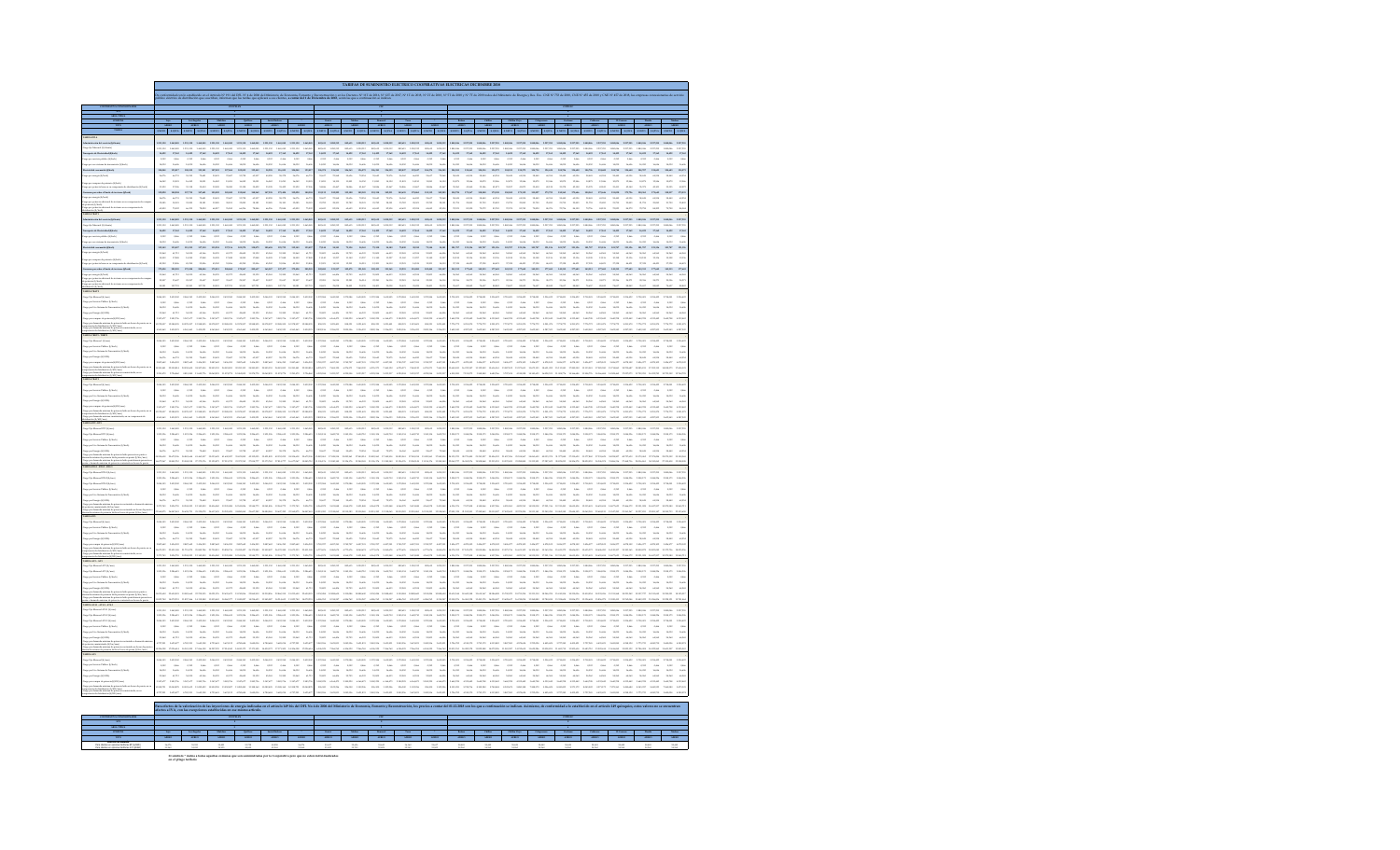|                                                                                                   |                                                                                                                                                                                                                                                                                                                                                                                                            | TARIFAS DE SUMINISTRO ELECTRICO COOPERATIVAS ELECTRICAS NOVIEMBRE 2018                                                                                                      |                                                                                                                                                                                                                                                                                                                                                                                                                                                                                                                                             |                                                                                                                                                           |                                                                           |                                                                                         |                                                                                                                                  |                                                        |                                                                                               |                                                                                                                                                                                                                                                                                                                                                                                                                                                                                                                                                                  |                                                                   |                                                                                                                                                     |                                                                                                                                                                                                                                                                                                                                                                           |                                                                     |                                                                                              |                                                       |                                                    |                                                             |                         |                                 |                              |  |  |  |  |  |
|---------------------------------------------------------------------------------------------------|------------------------------------------------------------------------------------------------------------------------------------------------------------------------------------------------------------------------------------------------------------------------------------------------------------------------------------------------------------------------------------------------------------|-----------------------------------------------------------------------------------------------------------------------------------------------------------------------------|---------------------------------------------------------------------------------------------------------------------------------------------------------------------------------------------------------------------------------------------------------------------------------------------------------------------------------------------------------------------------------------------------------------------------------------------------------------------------------------------------------------------------------------------|-----------------------------------------------------------------------------------------------------------------------------------------------------------|---------------------------------------------------------------------------|-----------------------------------------------------------------------------------------|----------------------------------------------------------------------------------------------------------------------------------|--------------------------------------------------------|-----------------------------------------------------------------------------------------------|------------------------------------------------------------------------------------------------------------------------------------------------------------------------------------------------------------------------------------------------------------------------------------------------------------------------------------------------------------------------------------------------------------------------------------------------------------------------------------------------------------------------------------------------------------------|-------------------------------------------------------------------|-----------------------------------------------------------------------------------------------------------------------------------------------------|---------------------------------------------------------------------------------------------------------------------------------------------------------------------------------------------------------------------------------------------------------------------------------------------------------------------------------------------------------------------------|---------------------------------------------------------------------|----------------------------------------------------------------------------------------------|-------------------------------------------------------|----------------------------------------------------|-------------------------------------------------------------|-------------------------|---------------------------------|------------------------------|--|--|--|--|--|
|                                                                                                   |                                                                                                                                                                                                                                                                                                                                                                                                            |                                                                                                                                                                             |                                                                                                                                                                                                                                                                                                                                                                                                                                                                                                                                             |                                                                                                                                                           |                                                                           |                                                                                         |                                                                                                                                  |                                                        |                                                                                               |                                                                                                                                                                                                                                                                                                                                                                                                                                                                                                                                                                  |                                                                   |                                                                                                                                                     |                                                                                                                                                                                                                                                                                                                                                                           |                                                                     |                                                                                              |                                                       |                                                    |                                                             |                         |                                 |                              |  |  |  |  |  |
|                                                                                                   |                                                                                                                                                                                                                                                                                                                                                                                                            |                                                                                                                                                                             |                                                                                                                                                                                                                                                                                                                                                                                                                                                                                                                                             |                                                                                                                                                           |                                                                           |                                                                                         |                                                                                                                                  |                                                        |                                                                                               |                                                                                                                                                                                                                                                                                                                                                                                                                                                                                                                                                                  |                                                                   |                                                                                                                                                     |                                                                                                                                                                                                                                                                                                                                                                           |                                                                     |                                                                                              |                                                       |                                                    |                                                             |                         |                                 |                              |  |  |  |  |  |
|                                                                                                   |                                                                                                                                                                                                                                                                                                                                                                                                            |                                                                                                                                                                             |                                                                                                                                                                                                                                                                                                                                                                                                                                                                                                                                             |                                                                                                                                                           |                                                                           |                                                                                         |                                                                                                                                  |                                                        |                                                                                               |                                                                                                                                                                                                                                                                                                                                                                                                                                                                                                                                                                  |                                                                   |                                                                                                                                                     |                                                                                                                                                                                                                                                                                                                                                                           |                                                                     |                                                                                              |                                                       |                                                    |                                                             |                         |                                 |                              |  |  |  |  |  |
|                                                                                                   |                                                                                                                                                                                                                                                                                                                                                                                                            |                                                                                                                                                                             |                                                                                                                                                                                                                                                                                                                                                                                                                                                                                                                                             |                                                                                                                                                           |                                                                           |                                                                                         |                                                                                                                                  |                                                        |                                                                                               |                                                                                                                                                                                                                                                                                                                                                                                                                                                                                                                                                                  |                                                                   |                                                                                                                                                     |                                                                                                                                                                                                                                                                                                                                                                           |                                                                     |                                                                                              |                                                       |                                                    |                                                             |                         |                                 |                              |  |  |  |  |  |
|                                                                                                   |                                                                                                                                                                                                                                                                                                                                                                                                            |                                                                                                                                                                             |                                                                                                                                                                                                                                                                                                                                                                                                                                                                                                                                             |                                                                                                                                                           |                                                                           |                                                                                         |                                                                                                                                  |                                                        |                                                                                               |                                                                                                                                                                                                                                                                                                                                                                                                                                                                                                                                                                  |                                                                   |                                                                                                                                                     |                                                                                                                                                                                                                                                                                                                                                                           |                                                                     |                                                                                              |                                                       |                                                    |                                                             |                         |                                 |                              |  |  |  |  |  |
|                                                                                                   |                                                                                                                                                                                                                                                                                                                                                                                                            |                                                                                                                                                                             |                                                                                                                                                                                                                                                                                                                                                                                                                                                                                                                                             |                                                                                                                                                           |                                                                           |                                                                                         |                                                                                                                                  |                                                        |                                                                                               |                                                                                                                                                                                                                                                                                                                                                                                                                                                                                                                                                                  |                                                                   |                                                                                                                                                     |                                                                                                                                                                                                                                                                                                                                                                           |                                                                     |                                                                                              |                                                       |                                                    |                                                             |                         |                                 |                              |  |  |  |  |  |
|                                                                                                   | 04 127,25 186,64 127,25 186,64 127,25                                                                                                                                                                                                                                                                                                                                                                      | $1.001/64 + 2.217,203$                                                                                                                                                      |                                                                                                                                                                                                                                                                                                                                                                                                                                                                                                                                             | 120,20                                                                                                                                                    | 1,680,044                                                                 |                                                                                         |                                                                                                                                  | 1,880,046                                              | 1,880,044                                                                                     | 220,20 144,4%                                                                                                                                                                                                                                                                                                                                                                                                                                                                                                                                                    | 1.054,827                                                         | 1296429                                                                                                                                             |                                                                                                                                                                                                                                                                                                                                                                           | 1437,007                                                            | 1.707,456<br>2.011.078                                                                       |                                                       |                                                    |                                                             |                         |                                 |                              |  |  |  |  |  |
|                                                                                                   | $\mathbf{u}_i\mathbf{m} = \mathbf{v}_i\mathbf{m} = \mathbf{u}_i\mathbf{m} = \mathbf{v}_i\mathbf{m} = \mathbf{u}_i\mathbf{m} = \mathbf{u}_i\mathbf{m} = \mathbf{u}_i\mathbf{m} = \mathbf{u}_i\mathbf{m} = \mathbf{u}_i\mathbf{m} = \mathbf{u}_i\mathbf{m} = \mathbf{u}_i\mathbf{m} = \mathbf{u}_i\mathbf{m} = \mathbf{u}_i\mathbf{m} = \mathbf{u}_i\mathbf{m} = \mathbf{u}_i\mathbf{m} = \mathbf{u}_i\math$ |                                                                                                                                                                             |                                                                                                                                                                                                                                                                                                                                                                                                                                                                                                                                             |                                                                                                                                                           |                                                                           |                                                                                         | 14,022 17,042 14,022 17,042 14,022 17,042 14,022 17,042                                                                          |                                                        |                                                                                               |                                                                                                                                                                                                                                                                                                                                                                                                                                                                                                                                                                  |                                                                   |                                                                                                                                                     | $\mathbf{14.423} \qquad \mathbf{17.342} \qquad \mathbf{14.333} \qquad \mathbf{17.343} \qquad \mathbf{17.343} \qquad \mathbf{18.431} \qquad \mathbf{17.341} \qquad \mathbf{17.343} \qquad \mathbf{17.343} \qquad \mathbf{17.345} \qquad \mathbf{17.342} \qquad \mathbf{17.343} \qquad \mathbf{17.345} \qquad \mathbf{17.346} \qquad \mathbf{17.345} \qquad \mathbf{17.346$ |                                                                     |                                                                                              |                                                       |                                                    | $14422 \qquad 17342 \qquad 14433 \qquad 17342 \qquad 14432$ | 17442                   |                                 |                              |  |  |  |  |  |
|                                                                                                   | $^{0,382}_{14,050}$<br>0,762 0,400<br>14,030 14,030                                                                                                                                                                                                                                                                                                                                                        | $\begin{array}{ccc} 0.04 & 0.02 & 0.04 \\ 0.08 & 0.03 & 0.08 \end{array}$<br>$\begin{array}{ccc} 0.99 & \phantom{000} & 0.408 \\ 0.09 & \phantom{000} & 16.098 \end{array}$ | $rac{6382}{14,020}$<br>$\frac{0.404}{16,026}$<br>$^{0,342}_{14,020}$                                                                                                                                                                                                                                                                                                                                                                                                                                                                        | $\frac{0.406}{10,406}$<br>$^{0,382}_{14,050}$<br>$\frac{0.244}{16 \mu m}$                                                                                 | $\frac{4382}{1489} = \frac{6488}{3688}$                                   | $^{0,202}_{34,020}$<br>$\frac{0.404}{16,456}$<br>$\frac{6002}{14470}$                   | $\frac{0.404}{10,0.76}$<br>$\begin{array}{c} 0.942 \\ 14,020 \end{array}$<br>$\frac{0.248}{20,0.96}$                             | $\frac{0.782}{16,020}$<br>$\frac{0.208}{16,876}$       | $^{4,342}_{14,830}$<br>$\begin{array}{c} 0.008 \\ 16.058 \end{array}$                         | $\begin{array}{cccc} 0.92 & . & 0.48 & . & 0.92 \\ 0.03 & . & 0.48 & . & 0.92 \\ \end{array}$<br>sum-                                                                                                                                                                                                                                                                                                                                                                                                                                                            |                                                                   | $\begin{array}{ccc} 0.048 & & 0.792 \\ 10.078 & & 14.050 \\ \end{array}$<br>$\frac{0.406}{10,476}$                                                  | $\frac{0.76}{16.06}$ = $\frac{0.86}{16.06}$                                                                                                                                                                                                                                                                                                                               | $^{4,342}_{14,830}$<br>$\frac{0.504}{16.676}$                       | $\begin{array}{ccc} 0.99 & 0.446 \\ 0.09 & 0.446 \end{array}$                                | $\frac{0.382}{14,020}$<br>$\frac{0.004}{10,026}$      | $\frac{4392}{14870}$<br>$\frac{0.408}{10,0.76}$    | 0,702<br>$\frac{0.204}{16,0\%}$<br>14,830                   | 4,302<br>to me.         | $\frac{0.504}{16,676}$<br>4,782 | $\alpha, \omega a$<br>$\sim$ |  |  |  |  |  |
|                                                                                                   | MCR 1000 MCN 1000 M00 MCN 1000 MCN 1000 MCN 900 MCN 1000 MCN 1000 MCN 1000 MCN 1000 MCN 1000 MCN 1000 MCN 1000 MCN                                                                                                                                                                                                                                                                                         |                                                                                                                                                                             |                                                                                                                                                                                                                                                                                                                                                                                                                                                                                                                                             |                                                                                                                                                           |                                                                           |                                                                                         |                                                                                                                                  |                                                        |                                                                                               |                                                                                                                                                                                                                                                                                                                                                                                                                                                                                                                                                                  |                                                                   |                                                                                                                                                     | для куп чем щен нам памя неда шеда надт шена нада пода нами памя нами нада нада нада неда неда                                                                                                                                                                                                                                                                            |                                                                     |                                                                                              |                                                       |                                                    |                                                             |                         | 125,444                         |                              |  |  |  |  |  |
| .<br>Parametria (h. 144                                                                           | $\begin{array}{ccc} 0.04 & 0.40 \\ 0.04 & 0.09 \\ 0.06 & 0.09 \end{array}$<br>$\begin{array}{c} 0.014 \\ 0.014 \\ 0.048 \end{array}$                                                                                                                                                                                                                                                                       | $\frac{1}{1000} = \frac{1}{1000}$<br>$\frac{9.49}{10.05}$<br>$\frac{49,354}{12,846}$                                                                                        | $\frac{9544}{10876}$<br>$\begin{array}{c} 0.374 \\ 12,048 \end{array}$<br>$\begin{array}{c} 15.66 \\ 10.879 \end{array}$                                                                                                                                                                                                                                                                                                                                                                                                                    | $\frac{d\mu}{d\mu}$<br>$\frac{10,40}{10,09}$<br>$\begin{array}{c} 0.014 \\ 0.014 \\ 0.048 \end{array}$                                                    | $\frac{9549}{16878}$<br>$\frac{\sigma_{\rm{NN}}}{100}$<br>$\frac{1}{100}$ | $\begin{array}{c} 0.04 \\ 0.04 \end{array}$<br>$\frac{9644}{10876}$                     | $\begin{array}{c} 0.334 \\ 12,048 \end{array}$<br>$\frac{10.449}{10.079}$<br>$\begin{array}{c} 0.35 \\ 0.35 \\ 0.04 \end{array}$ | $\frac{9649}{10878}$<br>$^{19,354}_{12,866}$           | $\frac{9549}{1089}$<br>$\frac{1}{12}$                                                         | $\frac{x}{u_0}$<br>$\begin{array}{ccc} \text{max} & \text{min} \\ \text{max} & \text{max} \end{array}$                                                                                                                                                                                                                                                                                                                                                                                                                                                           | $\begin{array}{c} -43.114 \\ -17,388 \end{array}$                 | $17,004$<br>$14,012$<br>$\frac{1}{12,500}$                                                                                                          | $\frac{17,04}{16,03} = \frac{17,04}{17,06}$                                                                                                                                                                                                                                                                                                                               | $\frac{10,074}{14,012}$<br>$\frac{6032}{17388}$                     | $\frac{nm}{nm}$<br>$\frac{a_{i}m}{v_{i}m}$                                                   | $\frac{97,967}{14,612}$<br>$\frac{48304}{17,388}$     | $\frac{12.249}{14.012}$<br>$\frac{a_{i}m}{a_{i}m}$ | $_{\rm HAB}^{\rm HAB}$<br>$\frac{1000}{1700}$               | $\frac{17,013}{14,012}$ | $\frac{68798}{17,388}$          |                              |  |  |  |  |  |
|                                                                                                   | 0.18<br>$n_{\rm BH}$<br>$\alpha$                                                                                                                                                                                                                                                                                                                                                                           | $_{mm}$<br>$\alpha$<br>$n \in \mathbb{N}$<br>12.57                                                                                                                          | $_{max}$<br>$_{max}$<br>ans.                                                                                                                                                                                                                                                                                                                                                                                                                                                                                                                | $\alpha$<br>$_{max}$<br>$\alpha$                                                                                                                          |                                                                           |                                                                                         |                                                                                                                                  |                                                        |                                                                                               | $n_{\rm IR}$<br>$\mathcal{L}$                                                                                                                                                                                                                                                                                                                                                                                                                                                                                                                                    | $_{\rm max}$<br>1000                                              | $\overline{a}$<br><b>NAME</b>                                                                                                                       | $_{max}$<br>0.68                                                                                                                                                                                                                                                                                                                                                          | $\frac{1}{2}$<br>3438                                               | $\mathbf{m}$<br>27.01                                                                        | 12.82                                                 | $_{max}$<br>12.00                                  | $\sim$<br>$\sim$                                            |                         |                                 |                              |  |  |  |  |  |
|                                                                                                   | $\mathbf{u}_i \mathbf{m} = \mathbf{u}_i \mathbf{m} = \mathbf{u}_i \mathbf{m} = \mathbf{u}_i \mathbf{m} = \mathbf{u}_i \mathbf{m} = \mathbf{u}_i \mathbf{m} = \mathbf{u}_i \mathbf{m} = \mathbf{u}_i \mathbf{m} = \mathbf{u}_i \mathbf{m} = \mathbf{u}_i \mathbf{m} = \mathbf{u}_i \mathbf{m} = \mathbf{u}_i \mathbf{m} = \mathbf{u}_i \mathbf{m}$<br><b>MAP</b>                                            | entra                                                                                                                                                                       | <b>MARY</b><br>entra<br>12.441                                                                                                                                                                                                                                                                                                                                                                                                                                                                                                              | 10,409<br>enzos                                                                                                                                           | <b>MAP</b><br><b>State</b>                                                | <b>MAP</b><br>0.354                                                                     | entra<br>mage<br>49,334                                                                                                          | 56,449                                                 |                                                                                               | $\pi\mu\alpha$                                                                                                                                                                                                                                                                                                                                                                                                                                                                                                                                                   |                                                                   |                                                                                                                                                     | тация вери вери тери тери вида вери вери вери терия видит вида веден вери<br>$37,661$<br><b>CASE</b>                                                                                                                                                                                                                                                                      | 46312                                                               | 45,500<br><b>NAT'L</b>                                                                       | 48,000                                                | 12241<br>42,179                                    | 10,000 170,275 182,500 183,076<br><b>STAN</b><br><b>COM</b> | 17,823                  |                                 |                              |  |  |  |  |  |
|                                                                                                   | $\frac{0.35}{20.02}$<br>$\begin{array}{ccc} 0.49 & = & 0.04 \\ 10.79 & = & 20.03 \end{array}$                                                                                                                                                                                                                                                                                                              | $\frac{m m}{n m} = \frac{m m}{n m}$<br>$\frac{m\omega}{m\tau\omega}$                                                                                                        |                                                                                                                                                                                                                                                                                                                                                                                                                                                                                                                                             | $\frac{d\mu}{d\mu}$                                                                                                                                       | $\frac{1000}{2000}$                                                       |                                                                                         |                                                                                                                                  |                                                        | $\begin{array}{c} 10,449 \\ 21,799 \end{array}$<br>$\frac{49334}{25893}$                      | $\begin{array}{cc} n m & n m \\ n m & n m \end{array}$<br>$_{\rm{max}}$                                                                                                                                                                                                                                                                                                                                                                                                                                                                                          | $\frac{4334}{3479}$                                               | $\frac{17,004}{29,224}$<br>$\frac{0.06}{\rm N/25}$                                                                                                  |                                                                                                                                                                                                                                                                                                                                                                           | $\frac{17374}{29324}$                                               |                                                                                              | $\frac{17,007}{29,204}$                               |                                                    |                                                             |                         |                                 |                              |  |  |  |  |  |
|                                                                                                   | 31,502<br>14270                                                                                                                                                                                                                                                                                                                                                                                            | 70,709                                                                                                                                                                      |                                                                                                                                                                                                                                                                                                                                                                                                                                                                                                                                             |                                                                                                                                                           |                                                                           |                                                                                         |                                                                                                                                  |                                                        |                                                                                               | 74,246                                                                                                                                                                                                                                                                                                                                                                                                                                                                                                                                                           |                                                                   |                                                                                                                                                     |                                                                                                                                                                                                                                                                                                                                                                           |                                                                     |                                                                                              |                                                       |                                                    |                                                             |                         |                                 |                              |  |  |  |  |  |
|                                                                                                   |                                                                                                                                                                                                                                                                                                                                                                                                            |                                                                                                                                                                             |                                                                                                                                                                                                                                                                                                                                                                                                                                                                                                                                             |                                                                                                                                                           |                                                                           |                                                                                         |                                                                                                                                  |                                                        |                                                                                               |                                                                                                                                                                                                                                                                                                                                                                                                                                                                                                                                                                  |                                                                   |                                                                                                                                                     |                                                                                                                                                                                                                                                                                                                                                                           |                                                                     |                                                                                              |                                                       |                                                    |                                                             |                         |                                 |                              |  |  |  |  |  |
| <b>CONTRACTOR</b>                                                                                 | nuo cua nuo cua nuo cua cua nuo cua nuo cua nuo cua nuo cua cua nuo cua nuo cua nuo cua nuo cua cua cua nuo cu                                                                                                                                                                                                                                                                                             |                                                                                                                                                                             |                                                                                                                                                                                                                                                                                                                                                                                                                                                                                                                                             |                                                                                                                                                           |                                                                           |                                                                                         |                                                                                                                                  |                                                        |                                                                                               |                                                                                                                                                                                                                                                                                                                                                                                                                                                                                                                                                                  |                                                                   |                                                                                                                                                     | $16423 \quad 17342 \quad 16423 \quad 17342 \quad 17342 \quad 18423 \quad 17343 \quad 16423 \quad 17342 \quad 18423 \quad 17342 \quad 16423 \quad 17342 \quad 16423 \quad 17342 \quad 16423 \quad 17343 \quad 17344 \quad 17345 \quad 17345 \quad 17345 \quad 17345 \quad 17345 \quad 17345 \quad 17345 \quad 17345 \quad 17345 \quad 1734$                                |                                                                     |                                                                                              |                                                       |                                                    |                                                             |                         |                                 |                              |  |  |  |  |  |
|                                                                                                   |                                                                                                                                                                                                                                                                                                                                                                                                            | $0.70\qquad -0.401$<br>same                                                                                                                                                 | 0,312<br>0,466<br>0,742<br>sem<br><b>State</b><br>14.076                                                                                                                                                                                                                                                                                                                                                                                                                                                                                    | 4,446<br>0,382<br>0,200<br>1000<br>14.020<br><b>State</b>                                                                                                 | 4,342<br>0,200<br>tazo<br><b>MAN</b>                                      | 4,782<br>0,406<br>0,392<br>14.020<br>sem                                                | 1,444<br>0,392<br>0.488<br>14mm<br>100                                                                                           | 0,742<br>0,466<br>14.630                               | $^{4,342}_{14,830}$<br>$-0.404$<br>$14,476$                                                   | 0,710<br>$\frac{0.406}{10,0.96}$<br>same                                                                                                                                                                                                                                                                                                                                                                                                                                                                                                                         | 0,762<br>1,444<br>same<br><b>State</b>                            | 0,342<br>$\frac{0.408}{10,0.98}$                                                                                                                    | 0,742<br>0,200<br>14.420                                                                                                                                                                                                                                                                                                                                                  | 0,392<br>0,200<br>14420                                             | 0,710<br>0,466<br>14.02                                                                      | 0,792<br>4,444                                        | 0,382<br>qass<br>14mm<br>$\frac{1}{2}$             | 0,342                                                       |                         |                                 |                              |  |  |  |  |  |
|                                                                                                   | наде нада наде нада наде нада наде нада                                                                                                                                                                                                                                                                                                                                                                    |                                                                                                                                                                             |                                                                                                                                                                                                                                                                                                                                                                                                                                                                                                                                             |                                                                                                                                                           |                                                                           |                                                                                         |                                                                                                                                  |                                                        | $10.50\,$ $ 10.15\,$ $ 10.50\,$ $ 10.15\,$                                                    |                                                                                                                                                                                                                                                                                                                                                                                                                                                                                                                                                                  |                                                                   |                                                                                                                                                     | 5,56 6,54 80,66 10,04 10,05 10,00 10,00 10,54 10,04 10,04 10,05 10,06 10,05 10,06                                                                                                                                                                                                                                                                                         |                                                                     |                                                                                              |                                                       |                                                    |                                                             |                         |                                 |                              |  |  |  |  |  |
| .<br>In the mangle (h/kmh)                                                                        | <b>ALM</b><br>14,340<br><b>ALDAM</b><br>$_{\rm 0.1h}$<br>13,208                                                                                                                                                                                                                                                                                                                                            | 14240<br><b>ALM</b><br>34,340<br><b>ALMS</b><br>$_{\rm 13.1\%}$                                                                                                             | <b>NOW</b><br>nates<br>46442                                                                                                                                                                                                                                                                                                                                                                                                                                                                                                                | 87,002<br>14,30<br>14249                                                                                                                                  | <b>Abin</b><br>54,560<br>54,240                                           | <b>ALMS</b><br>14240                                                                    | <b>N</b> 240<br><b>ALLIN</b><br>nation                                                                                           | 56240<br><b>TAXABLE</b>                                | <b>NAM</b><br>saw<br>$10008$                                                                  | 20,622<br>30,648<br>$_{\rm 14,246}$                                                                                                                                                                                                                                                                                                                                                                                                                                                                                                                              | <b>Auto</b><br>17,642<br>13,007                                   | $n \times n$<br>$-0.047$<br>$_{\rm 5,200}$                                                                                                          | 85,826<br><b>Curry</b>                                                                                                                                                                                                                                                                                                                                                    | 33447<br><b>AMIX</b>                                                | $M_1$ 6 $M_2$<br>40,620                                                                      | <b>Start</b><br>43,995                                | 4004<br>8720                                       | $_{max}$<br><b>KSAM</b>                                     | 53,479                  |                                 |                              |  |  |  |  |  |
|                                                                                                   | $\mu$<br>27.328<br><b>ALCO</b>                                                                                                                                                                                                                                                                                                                                                                             | $\frac{1}{2}$<br><b>ALCO</b><br>222                                                                                                                                         | 37,228                                                                                                                                                                                                                                                                                                                                                                                                                                                                                                                                      | ALC: Y<br>ALC:N                                                                                                                                           | $\mu$                                                                     | <b>TELES</b>                                                                            | ALC: Y                                                                                                                           | 17.326<br>ALC: Y                                       | $\frac{1}{2}$<br>$\overline{a}$                                                               | 20.176<br>$_{\rm{BAT}}$                                                                                                                                                                                                                                                                                                                                                                                                                                                                                                                                          | 0.85<br>0.262                                                     | 0.362<br>an war                                                                                                                                     | 0.202                                                                                                                                                                                                                                                                                                                                                                     |                                                                     | <b>ALC:</b>                                                                                  | 41.007                                                | 0.242                                              |                                                             |                         |                                 |                              |  |  |  |  |  |
| lan,<br><b>Common por soliva, .</b><br>Corgo por mergia (h <sub>a</sub> landa)<br>- - rendatadore | N.No.                                                                                                                                                                                                                                                                                                                                                                                                      |                                                                                                                                                                             | nates                                                                                                                                                                                                                                                                                                                                                                                                                                                                                                                                       |                                                                                                                                                           |                                                                           |                                                                                         |                                                                                                                                  | 44,569                                                 |                                                                                               | 29,922                                                                                                                                                                                                                                                                                                                                                                                                                                                                                                                                                           |                                                                   |                                                                                                                                                     |                                                                                                                                                                                                                                                                                                                                                                           |                                                                     |                                                                                              |                                                       |                                                    |                                                             |                         |                                 |                              |  |  |  |  |  |
|                                                                                                   | $\frac{1000}{1000}$<br>$\begin{array}{c} 14,300 \\ 23,304 \end{array}$<br>$\frac{44348}{34271}$                                                                                                                                                                                                                                                                                                            | $\frac{100}{100} = \frac{400}{100}$<br>$\frac{nm}{nm}$<br>$\frac{64,507}{24,271}$                                                                                           | $\frac{\rm NDSI}{20206}$                                                                                                                                                                                                                                                                                                                                                                                                                                                                                                                    | $\frac{16.267}{20,766}$<br>$\frac{w,m}{m,m}$<br>$\frac{44348}{34271}$                                                                                     | $\frac{438}{1425}$<br>$\frac{54,260}{26,796}$                             | $\frac{_{\rm N200}}{_{\rm 2070}}$<br>$\frac{64,507}{24,271}$<br>$\frac{54,200}{20,200}$ | $\frac{44349}{24371}$<br>$\frac{14240}{28396}$<br>$\frac{m \lambda \sigma}{m \lambda \tau \tau}$                                 | $\frac{N_c 34}{20,76}$<br>$_{\rm{max}}$                | $\begin{array}{c} 64,007 \\ 24,271 \end{array}$<br>$\frac{54,260}{20,296}$                    | $\frac{NAR}{N, 2H}$<br>$_{\rm 200}$                                                                                                                                                                                                                                                                                                                                                                                                                                                                                                                              | $\frac{40.428}{27,204}$<br>$\frac{37 \, \mu a \, 2}{32 \, \mu m}$ | $\frac{1079}{27594}$<br>$\frac{d/d^2}{32H}$                                                                                                         | $\frac{_{\rm{N,IR}}}{_{\rm{27,94}}}$<br>$\frac{47,028}{32,309}$                                                                                                                                                                                                                                                                                                           | $\begin{array}{c} 37,447 \\ 27,394 \end{array}$                     | $\frac{40,620}{32,349}$                                                                      | $\frac{M_{\rm BH}}{27,204}$                           | $\frac{37,720}{32,300}$                            |                                                             |                         |                                 |                              |  |  |  |  |  |
| <b>BATEATI</b>                                                                                    |                                                                                                                                                                                                                                                                                                                                                                                                            |                                                                                                                                                                             |                                                                                                                                                                                                                                                                                                                                                                                                                                                                                                                                             |                                                                                                                                                           |                                                                           |                                                                                         |                                                                                                                                  |                                                        |                                                                                               |                                                                                                                                                                                                                                                                                                                                                                                                                                                                                                                                                                  |                                                                   |                                                                                                                                                     |                                                                                                                                                                                                                                                                                                                                                                           |                                                                     |                                                                                              |                                                       |                                                    |                                                             |                         |                                 |                              |  |  |  |  |  |
|                                                                                                   | courts thanks reach thanks and                                                                                                                                                                                                                                                                                                                                                                             |                                                                                                                                                                             |                                                                                                                                                                                                                                                                                                                                                                                                                                                                                                                                             |                                                                                                                                                           |                                                                           |                                                                                         |                                                                                                                                  |                                                        |                                                                                               | THIS 12MAD 27MAD                                                                                                                                                                                                                                                                                                                                                                                                                                                                                                                                                 | 3234422                                                           | 323422                                                                                                                                              |                                                                                                                                                                                                                                                                                                                                                                           |                                                                     |                                                                                              |                                                       |                                                    |                                                             |                         |                                 |                              |  |  |  |  |  |
|                                                                                                   |                                                                                                                                                                                                                                                                                                                                                                                                            |                                                                                                                                                                             |                                                                                                                                                                                                                                                                                                                                                                                                                                                                                                                                             | $\label{eq:4} \eta_{\rm dN} = - \eta_{\rm cN} = - \eta_{\rm dN} = - \eta_{\rm cN} = - \eta_{\rm dN}$<br>$1689 = 1689 = 1689 = 1689 = 1689 = 1689 = 1689.$ | ---                                                                       | $0.702\ldots=0.406$<br>0,002<br>1409 1409<br>same.                                      | 0.486<br>0,444<br><b>Sum</b><br>16499 14230                                                                                      | 0,102<br>0,444<br><b>SEN DUN</b>                       | 4,912<br>$\begin{array}{c} 0.404 \\ 16.098 \\ 0.049 \\ 0.049 \end{array}$<br>14490            |                                                                                                                                                                                                                                                                                                                                                                                                                                                                                                                                                                  |                                                                   | $\begin{tabular}{lccccccccc} \bf 1459 & 1649 & 1649 & 1649 & 1649 & 1649 \\ \bf 1450 & 1649 & 1649 & 1649 & 1649 & 1649 \\ \end{tabular}$           |                                                                                                                                                                                                                                                                                                                                                                           | $\label{eq:4} 0.36 \qquad 0.06 \qquad 0.06 \qquad 0.02 \qquad 0.06$ | $0.792 - 0.446$                                                                              | 0,392<br>$\alpha_{\rm d}$<br>14,470                   | 0.792<br>0.488<br>14030<br><b>State</b>            | 0,742<br>0,444<br>ters term                                 | 4,742<br>14,030         | 0,500<br>14,4%                  |                              |  |  |  |  |  |
|                                                                                                   | $_{\rm star}$<br>$_{\rm N,200}$                                                                                                                                                                                                                                                                                                                                                                            | $_{\rm max}$<br>$_{\rm N200}$<br>$_{\rm N200}$                                                                                                                              | <b>N</b> 260                                                                                                                                                                                                                                                                                                                                                                                                                                                                                                                                |                                                                                                                                                           |                                                                           | $_{\text{M200}}$                                                                        |                                                                                                                                  | $_{\text{N20}}$<br><b>ALMA</b>                         | $_{\text{N202}}$                                                                              | $_{\rm{max}}$<br>$_{\rm 20,822}$                                                                                                                                                                                                                                                                                                                                                                                                                                                                                                                                 | $_{\rm max}$<br>$87 \mu s2$                                       | $_{\rm CO}$<br>$_{\rm H277}$                                                                                                                        | $_{\rm{N,IR}}$                                                                                                                                                                                                                                                                                                                                                            |                                                                     | $_{\text{M},\text{NL}}$                                                                      | <b>Main</b>                                           | $_{\rm 8720}$                                      |                                                             |                         |                                 |                              |  |  |  |  |  |
| .<br>Carlos companyole policy                                                                     | יסטוני מטומו מטומו מטומו מטומו מטומו מטומו מטומו מטומו מטומו מטומו מטומו מטומו מטומו מטומו מטומו מטומו מטו                                                                                                                                                                                                                                                                                                 |                                                                                                                                                                             |                                                                                                                                                                                                                                                                                                                                                                                                                                                                                                                                             |                                                                                                                                                           |                                                                           |                                                                                         |                                                                                                                                  | $2224, 222 - 9.201, 679 = 2.224, 222 = 9.201, 679$     |                                                                                               |                                                                                                                                                                                                                                                                                                                                                                                                                                                                                                                                                                  |                                                                   |                                                                                                                                                     | ותמור מתאר התמור המאור וממור התאר המאור המאור המאור וממור ומאור המאור המאור המאור התאר וממור המאור המאור המאור                                                                                                                                                                                                                                                            |                                                                     |                                                                                              |                                                       |                                                    |                                                             |                         |                                 |                              |  |  |  |  |  |
|                                                                                                   |                                                                                                                                                                                                                                                                                                                                                                                                            |                                                                                                                                                                             |                                                                                                                                                                                                                                                                                                                                                                                                                                                                                                                                             |                                                                                                                                                           |                                                                           |                                                                                         |                                                                                                                                  |                                                        |                                                                                               | 49,000 PA/CL SA/CL PA/AL                                                                                                                                                                                                                                                                                                                                                                                                                                                                                                                                         |                                                                   |                                                                                                                                                     |                                                                                                                                                                                                                                                                                                                                                                           |                                                                     |                                                                                              |                                                       |                                                    |                                                             |                         |                                 |                              |  |  |  |  |  |
| <b>BATHELL-THELL</b><br>of the Memoral (8/mm)                                                     | 1004127 100612 100612 100                                                                                                                                                                                                                                                                                                                                                                                  |                                                                                                                                                                             |                                                                                                                                                                                                                                                                                                                                                                                                                                                                                                                                             |                                                                                                                                                           |                                                                           |                                                                                         |                                                                                                                                  |                                                        |                                                                                               | 79,00 125,00 179,00                                                                                                                                                                                                                                                                                                                                                                                                                                                                                                                                              |                                                                   |                                                                                                                                                     |                                                                                                                                                                                                                                                                                                                                                                           |                                                                     |                                                                                              |                                                       |                                                    |                                                             |                         |                                 |                              |  |  |  |  |  |
|                                                                                                   | $\label{eq:4.1} \epsilon_{\rm d} m = -\epsilon_{\rm c} m = -\epsilon_{\rm d} m = -\epsilon_{\rm c} m = -\epsilon_{\rm d} m$                                                                                                                                                                                                                                                                                |                                                                                                                                                                             | $\alpha_{\rm d}$ and $\alpha_{\rm d}$                                                                                                                                                                                                                                                                                                                                                                                                                                                                                                       |                                                                                                                                                           |                                                                           |                                                                                         |                                                                                                                                  |                                                        |                                                                                               |                                                                                                                                                                                                                                                                                                                                                                                                                                                                                                                                                                  |                                                                   | $0.98\cdots 0.488\cdots 0.96\cdots 0.488\cdots 0.96\cdots 0.488$                                                                                    |                                                                                                                                                                                                                                                                                                                                                                           |                                                                     |                                                                                              |                                                       |                                                    |                                                             |                         |                                 |                              |  |  |  |  |  |
|                                                                                                   | 14.070<br>$\begin{array}{ccccccccc} 1648 & -1649 & -1688 & -1639 & -1688 \\ 0334 & -1649 & -0334 & -1649 & -0334 \end{array}$                                                                                                                                                                                                                                                                              | 14,030 14,4%<br>$_{\rm max}$                                                                                                                                                | sere<br>14,4%<br>14.030                                                                                                                                                                                                                                                                                                                                                                                                                                                                                                                     | <b>Sum</b><br>14,030<br><b>State</b>                                                                                                                      | 14492<br>$_{\rm max}^{\rm 16,88}$                                         | same.<br>14,456<br>140mm                                                                | 14,470<br>14,030<br><b>SLAW</b>                                                                                                  | 14.6%<br><b>State</b><br>$_{\rm{max}}$                 | $\begin{array}{c} 0.408 \\ 16.858 \\ 0.334 \end{array}$<br>14,000<br>$_{\rm{max}}$            |                                                                                                                                                                                                                                                                                                                                                                                                                                                                                                                                                                  |                                                                   | $\frac{20,020}{40,006}$                                                                                                                             | NOW NOW<br>$_{\rm 87,640}$                                                                                                                                                                                                                                                                                                                                                | 14430<br>14,4%<br>12.374                                            | same.<br>10,400<br>$_{\rm{NFR}}$                                                             | same.<br>14,470                                       | 14030<br>$_{\rm 500}$<br>$_{\rm{ann}}$             | 14.6%<br><b>State</b><br>$_{\rm{HAN}}$                      | 14,032                  |                                 |                              |  |  |  |  |  |
|                                                                                                   |                                                                                                                                                                                                                                                                                                                                                                                                            |                                                                                                                                                                             |                                                                                                                                                                                                                                                                                                                                                                                                                                                                                                                                             |                                                                                                                                                           |                                                                           |                                                                                         |                                                                                                                                  | ACRAIG SAWAY ACRAIG SAWAY                              | Arrests.                                                                                      |                                                                                                                                                                                                                                                                                                                                                                                                                                                                                                                                                                  |                                                                   |                                                                                                                                                     | .<br>There alread annual annual annual annual annual annual annual annual annual annual annual annual annual annual                                                                                                                                                                                                                                                       |                                                                     |                                                                                              |                                                       |                                                    |                                                             |                         |                                 |                              |  |  |  |  |  |
|                                                                                                   |                                                                                                                                                                                                                                                                                                                                                                                                            |                                                                                                                                                                             |                                                                                                                                                                                                                                                                                                                                                                                                                                                                                                                                             |                                                                                                                                                           |                                                                           |                                                                                         |                                                                                                                                  |                                                        |                                                                                               |                                                                                                                                                                                                                                                                                                                                                                                                                                                                                                                                                                  |                                                                   |                                                                                                                                                     |                                                                                                                                                                                                                                                                                                                                                                           |                                                                     |                                                                                              |                                                       |                                                    |                                                             |                         |                                 |                              |  |  |  |  |  |
| <b>FATEATI</b>                                                                                    |                                                                                                                                                                                                                                                                                                                                                                                                            |                                                                                                                                                                             |                                                                                                                                                                                                                                                                                                                                                                                                                                                                                                                                             |                                                                                                                                                           |                                                                           |                                                                                         |                                                                                                                                  |                                                        |                                                                                               |                                                                                                                                                                                                                                                                                                                                                                                                                                                                                                                                                                  |                                                                   |                                                                                                                                                     |                                                                                                                                                                                                                                                                                                                                                                           |                                                                     |                                                                                              |                                                       |                                                    |                                                             |                         |                                 |                              |  |  |  |  |  |
|                                                                                                   | 600 325602 275601 325602 275601<br>$_{\rm{max}}$<br>$_{0,\mathrm{NS}}$<br>$_{\rm 0.04}$                                                                                                                                                                                                                                                                                                                    | $_{\rm 4342}$<br>$_{\rm 0.00}$<br>$_{0,202}$<br>0, 206                                                                                                                      | 0,392                                                                                                                                                                                                                                                                                                                                                                                                                                                                                                                                       |                                                                                                                                                           |                                                                           |                                                                                         |                                                                                                                                  |                                                        | 4,392                                                                                         | 79,00 325,422 279,00<br>$_{\rm 0,406}$<br>4210                                                                                                                                                                                                                                                                                                                                                                                                                                                                                                                   | $_{0,962}$<br>$\epsilon_{\rm dbb}$                                | $_{\rm COG}$<br>$\alpha$                                                                                                                            | $_{0,90}$<br>$_{\rm gas}$                                                                                                                                                                                                                                                                                                                                                 | 4,942<br>$_{0.066}$                                                 |                                                                                              |                                                       |                                                    |                                                             |                         |                                 |                              |  |  |  |  |  |
|                                                                                                   | $\mathbf{u}_i \mathbf{w}_i = \mathbf{u}_i \mathbf{w}_i = \mathbf{u}_i \mathbf{w}_i = \mathbf{u}_i \mathbf{w}_i = \mathbf{u}_i \mathbf{w}_i = \mathbf{u}_i \mathbf{w}_i = \mathbf{u}_i \mathbf{w}_i = \mathbf{u}_i \mathbf{w}_i = \mathbf{u}_i \mathbf{w}_i = \mathbf{u}_i \mathbf{w}_i$                                                                                                                    |                                                                                                                                                                             |                                                                                                                                                                                                                                                                                                                                                                                                                                                                                                                                             | <b>SLAW</b><br>14,050                                                                                                                                     | Sum 1400 Sum                                                              | 14,030 14,4%<br>14,000                                                                  | 14,4%<br>14,030<br><b>SLAW</b>                                                                                                   | 14,430<br><b>SUN</b>                                   | $\begin{array}{c} 0.408 \\ 24,098 \\ 0.0789 \end{array}$<br>14,650                            |                                                                                                                                                                                                                                                                                                                                                                                                                                                                                                                                                                  |                                                                   | $14,00 \qquad 16,00 \qquad 14,00 \qquad 16,00 \qquad 14,00 \qquad 16,00$                                                                            |                                                                                                                                                                                                                                                                                                                                                                           | $14,000 \qquad 16,000 \qquad 14,000 \qquad 16,000 \qquad 14,000$    | 14,4%                                                                                        | 14,000<br>14,4%                                       | 14,030<br><b>SLAW</b>                              | sum sum                                                     | 14,050<br><b>State</b>  |                                 |                              |  |  |  |  |  |
|                                                                                                   | $_{\rm N,200}$                                                                                                                                                                                                                                                                                                                                                                                             | $_{\rm max}$<br>14,360                                                                                                                                                      |                                                                                                                                                                                                                                                                                                                                                                                                                                                                                                                                             |                                                                                                                                                           |                                                                           | <b>N</b>                                                                                |                                                                                                                                  |                                                        |                                                                                               | $_{\rm{max}}$ $ _{\rm{max}}$<br>$_{\rm 20,622}$                                                                                                                                                                                                                                                                                                                                                                                                                                                                                                                  | 87,002                                                            | $_{\rm CO}$<br>$_{\rm N237}$                                                                                                                        | 10,326<br>ותמום מתגום ומנחה מתוכן המנחה מתחום ומנחה מתוכן מתחום ומנחה ומנחה ומנחה מתחום מתמכן מתחום ומנחה מתוכן מבחום מת                                                                                                                                                                                                                                                  |                                                                     |                                                                                              |                                                       | $_{\rm 8720}$                                      |                                                             |                         |                                 |                              |  |  |  |  |  |
|                                                                                                   |                                                                                                                                                                                                                                                                                                                                                                                                            |                                                                                                                                                                             | $\label{eq:main} \text{case:} \quad \text{time:} \quad \text{time:} \quad \text{time:} \quad \text{time:} \quad \text{time:} \quad \text{time:} \quad \text{time:} \quad \text{time:} \quad \text{time:} \quad \text{time:} \quad \text{time:} \quad \text{time:} \quad \text{time:} \quad \text{time:} \quad \text{time:} \quad \text{time:} \quad \text{time:} \quad \text{time:} \quad \text{time:} \quad \text{time:} \quad \text{time:} \quad \text{time:} \quad \text{time:} \quad \text{time:} \quad \text{time:} \quad \text{time:$ |                                                                                                                                                           |                                                                           |                                                                                         |                                                                                                                                  |                                                        |                                                                                               | $\label{eq:10} \begin{minipage}{.4\linewidth} \begin{minipage}{.4\linewidth} \begin{minipage}{.4\linewidth} \begin{minipage}{.4\linewidth} \end{minipage} \begin{minipage}{.4\linewidth} \begin{minipage}{.4\linewidth} \end{minipage} \begin{minipage}{.4\linewidth} \end{minipage} \begin{minipage}{.4\linewidth} \begin{minipage}{.4\linewidth} \end{minipage} \begin{minipage}{.4\linewidth} \begin{minipage}{.4\linewidth} \end{minipage} \begin{minipage}{.4\linewidth} \end{minipage} \begin{minipage}{.4\linewidth} \begin{minipage}{.4\linewidth} \end$ |                                                                   |                                                                                                                                                     |                                                                                                                                                                                                                                                                                                                                                                           |                                                                     |                                                                                              |                                                       |                                                    |                                                             |                         |                                 |                              |  |  |  |  |  |
| <b>COL-ED.48</b>                                                                                  | THERE FROM ENGINE RESEA DAGNE RECENT DROM SHOW ON DRU                                                                                                                                                                                                                                                                                                                                                      |                                                                                                                                                                             |                                                                                                                                                                                                                                                                                                                                                                                                                                                                                                                                             |                                                                                                                                                           |                                                                           |                                                                                         |                                                                                                                                  |                                                        |                                                                                               | PROTES SAULE DEARS                                                                                                                                                                                                                                                                                                                                                                                                                                                                                                                                               |                                                                   |                                                                                                                                                     |                                                                                                                                                                                                                                                                                                                                                                           |                                                                     |                                                                                              |                                                       |                                                    |                                                             |                         |                                 |                              |  |  |  |  |  |
|                                                                                                   |                                                                                                                                                                                                                                                                                                                                                                                                            |                                                                                                                                                                             |                                                                                                                                                                                                                                                                                                                                                                                                                                                                                                                                             |                                                                                                                                                           |                                                                           |                                                                                         |                                                                                                                                  |                                                        |                                                                                               | <b>Middle 22720 14625</b>                                                                                                                                                                                                                                                                                                                                                                                                                                                                                                                                        |                                                                   |                                                                                                                                                     |                                                                                                                                                                                                                                                                                                                                                                           |                                                                     |                                                                                              |                                                       |                                                    |                                                             |                         |                                 |                              |  |  |  |  |  |
| come beneat Public of Card                                                                        |                                                                                                                                                                                                                                                                                                                                                                                                            |                                                                                                                                                                             | nass.<br>0.00 0.40                                                                                                                                                                                                                                                                                                                                                                                                                                                                                                                          | 0.382<br>0.486                                                                                                                                            | 6,392<br>0.408                                                            | 4,392<br>0.406<br>0.292                                                                 | $-1444$<br>0.792<br>naw                                                                                                          | 0.742<br>0.486                                         | 4,942                                                                                         |                                                                                                                                                                                                                                                                                                                                                                                                                                                                                                                                                                  | $-0.406$                                                          | 0.742 0.444                                                                                                                                         | 0.742<br>0.486                                                                                                                                                                                                                                                                                                                                                            | 4,292                                                               | 0.401<br>0.782                                                                               | <b>CALL</b><br>0.392                                  | 0.192                                              | 0.742                                                       | 4,992                   |                                 |                              |  |  |  |  |  |
|                                                                                                   | $\begin{array}{ccc} 0.92 & \ldots & 0.48 \\ 0.93 & \ldots & 0.68 \\ \end{array}$ Here<br>$\begin{array}{ccccccccc} 0.92 & -0.08 & -0.92 & -0.08 \\ & & 0.92 & -0.08 & -0.02 & -0.08 \\ \end{array}$                                                                                                                                                                                                        |                                                                                                                                                                             |                                                                                                                                                                                                                                                                                                                                                                                                                                                                                                                                             |                                                                                                                                                           |                                                                           |                                                                                         |                                                                                                                                  |                                                        | $\begin{array}{c} 0.008 \\ 24.078 \\ 0.076 \end{array}$                                       | $\begin{array}{ccc} 0.02 & 0.40 & 0.02 \\ 0.03 & 0.09 & 0.02 \\ \end{array}$                                                                                                                                                                                                                                                                                                                                                                                                                                                                                     |                                                                   |                                                                                                                                                     |                                                                                                                                                                                                                                                                                                                                                                           |                                                                     |                                                                                              |                                                       |                                                    |                                                             |                         |                                 |                              |  |  |  |  |  |
| present Emergian (R/MHS)                                                                          | man with their years what man with your year.                                                                                                                                                                                                                                                                                                                                                              |                                                                                                                                                                             | <b>MAP</b><br>$m_{12}$ $m_{22}$ $m_{23}$                                                                                                                                                                                                                                                                                                                                                                                                                                                                                                    | than<br><b>ARTIST</b>                                                                                                                                     | man<br>$-0.354$                                                           | <b>BAR</b><br>entra.<br>man.                                                            | anzo:<br>15,449                                                                                                                  | 10.449<br><b>COMPA</b>                                 | <b>MAIN</b>                                                                                   |                                                                                                                                                                                                                                                                                                                                                                                                                                                                                                                                                                  |                                                                   | $x_{100}$ $x_{120}$ $x_{230}$ $x_{230}$ $x_{231}$ $x_{240}$ $x_{250}$                                                                               | New Webs                                                                                                                                                                                                                                                                                                                                                                  | 12.374<br><b>SERVE</b>                                              | <b>NAT'L</b><br>49,300                                                                       | 37,507                                                | <b>ALCOHOL:</b>                                    | <b>MAN</b>                                                  |                         |                                 |                              |  |  |  |  |  |
|                                                                                                   |                                                                                                                                                                                                                                                                                                                                                                                                            |                                                                                                                                                                             |                                                                                                                                                                                                                                                                                                                                                                                                                                                                                                                                             |                                                                                                                                                           |                                                                           |                                                                                         |                                                                                                                                  |                                                        |                                                                                               |                                                                                                                                                                                                                                                                                                                                                                                                                                                                                                                                                                  |                                                                   |                                                                                                                                                     |                                                                                                                                                                                                                                                                                                                                                                           |                                                                     |                                                                                              |                                                       |                                                    |                                                             |                         |                                 |                              |  |  |  |  |  |
| 19. HELL-HELL-HELL                                                                                | ера 120,00 180,04 120,00 180,04 120,00                                                                                                                                                                                                                                                                                                                                                                     |                                                                                                                                                                             |                                                                                                                                                                                                                                                                                                                                                                                                                                                                                                                                             |                                                                                                                                                           |                                                                           |                                                                                         |                                                                                                                                  |                                                        |                                                                                               | 2020 22729 14625                                                                                                                                                                                                                                                                                                                                                                                                                                                                                                                                                 |                                                                   |                                                                                                                                                     |                                                                                                                                                                                                                                                                                                                                                                           |                                                                     |                                                                                              |                                                       |                                                    |                                                             |                         |                                 |                              |  |  |  |  |  |
|                                                                                                   | $104438 - 239537 - 104439$                                                                                                                                                                                                                                                                                                                                                                                 |                                                                                                                                                                             |                                                                                                                                                                                                                                                                                                                                                                                                                                                                                                                                             |                                                                                                                                                           |                                                                           |                                                                                         |                                                                                                                                  |                                                        |                                                                                               | 104,236                                                                                                                                                                                                                                                                                                                                                                                                                                                                                                                                                          |                                                                   |                                                                                                                                                     |                                                                                                                                                                                                                                                                                                                                                                           |                                                                     |                                                                                              |                                                       |                                                    |                                                             |                         |                                 |                              |  |  |  |  |  |
| or Fine Memoral ET& NATures                                                                       | $\begin{tabular}{cccc} \bf 14.09 & \bf 14.09 & \bf 14.00 & \bf 14.00 \\ \bf 14.00 & \bf 14.00 & \bf 14.00 & \bf 14.00 \\ \end{tabular}$<br>$_{\rm 0.00}$                                                                                                                                                                                                                                                   |                                                                                                                                                                             |                                                                                                                                                                                                                                                                                                                                                                                                                                                                                                                                             | 329,422 279,601 329,422 2716,001                                                                                                                          | 179,00<br>328,432                                                         | 3.254,422 2.718,000                                                                     | 3256422<br>329,422<br>2716201                                                                                                    | 3,756,000<br>3294,422                                  | 2718,001<br>323440<br>$^{430}$                                                                |                                                                                                                                                                                                                                                                                                                                                                                                                                                                                                                                                                  | $_{0.96}$                                                         | 78,00 3.25,02 2.75,00 3.25,02 2.75,00 3.25,02 2.75,00                                                                                               |                                                                                                                                                                                                                                                                                                                                                                           | 329422 279901 329422 279900                                         |                                                                                              | 3256422 270600<br>3234,422                            | 2,716,001<br>3236420                               | 3,756,000<br>3294,422                                       | 2758,000                |                                 |                              |  |  |  |  |  |
|                                                                                                   | 14,030<br><b>SUM</b>                                                                                                                                                                                                                                                                                                                                                                                       | 14,450<br>14,456                                                                                                                                                            | 14,010<br>14,4%<br>14.020                                                                                                                                                                                                                                                                                                                                                                                                                                                                                                                   | <b>DOW</b><br>14,050<br><b>State</b>                                                                                                                      | <b>MAN</b>                                                                | 14,070<br>34,456<br>same                                                                | 16,670<br>14030<br><b>SLAW</b>                                                                                                   | 14,450<br><b>State</b>                                 | $\begin{array}{c} 0.404 \\ 16.876 \\ 0.376 \end{array}$<br>14,650                             | $14,020$ 24,4%                                                                                                                                                                                                                                                                                                                                                                                                                                                                                                                                                   | 14,050 14,4%                                                      | 14,030<br><b>SGM</b>                                                                                                                                | 14.670<br><b>State</b>                                                                                                                                                                                                                                                                                                                                                    | 14492                                                               |                                                                                              | same                                                  |                                                    |                                                             |                         |                                 |                              |  |  |  |  |  |
| or Inergia (L/MO)                                                                                 | $_{\rm{max}}$<br>$_{\rm{max}}$<br>TAXE TANARI ISABAN ISABAN ISABAN ISABAN ISABAN ISAN ISA TANARI ISAB                                                                                                                                                                                                                                                                                                      |                                                                                                                                                                             |                                                                                                                                                                                                                                                                                                                                                                                                                                                                                                                                             |                                                                                                                                                           |                                                                           |                                                                                         |                                                                                                                                  |                                                        | 6204376 72070                                                                                 | $_{\rm{H,2D}}$<br>$\mathcal{D}/\mathcal{O}4$<br>040202 14327,000 11326,000 13716,000                                                                                                                                                                                                                                                                                                                                                                                                                                                                             |                                                                   |                                                                                                                                                     |                                                                                                                                                                                                                                                                                                                                                                           |                                                                     |                                                                                              |                                                       |                                                    |                                                             |                         |                                 |                              |  |  |  |  |  |
| <b>TELAST</b>                                                                                     |                                                                                                                                                                                                                                                                                                                                                                                                            |                                                                                                                                                                             |                                                                                                                                                                                                                                                                                                                                                                                                                                                                                                                                             |                                                                                                                                                           |                                                                           |                                                                                         |                                                                                                                                  |                                                        |                                                                                               |                                                                                                                                                                                                                                                                                                                                                                                                                                                                                                                                                                  |                                                                   |                                                                                                                                                     |                                                                                                                                                                                                                                                                                                                                                                           |                                                                     |                                                                                              |                                                       |                                                    |                                                             |                         |                                 |                              |  |  |  |  |  |
|                                                                                                   |                                                                                                                                                                                                                                                                                                                                                                                                            |                                                                                                                                                                             |                                                                                                                                                                                                                                                                                                                                                                                                                                                                                                                                             |                                                                                                                                                           |                                                                           |                                                                                         |                                                                                                                                  |                                                        |                                                                                               |                                                                                                                                                                                                                                                                                                                                                                                                                                                                                                                                                                  |                                                                   |                                                                                                                                                     |                                                                                                                                                                                                                                                                                                                                                                           |                                                                     |                                                                                              |                                                       |                                                    |                                                             |                         |                                 |                              |  |  |  |  |  |
|                                                                                                   |                                                                                                                                                                                                                                                                                                                                                                                                            | $0.448 \qquad 0.92 \qquad 0.448 \qquad 0.92 \qquad 0.448 \qquad 0.93 \qquad 0.95 \qquad 0.448 \qquad 0.932$                                                                 | <b>CALL</b><br>0.392                                                                                                                                                                                                                                                                                                                                                                                                                                                                                                                        | $-$ 0.4M<br>0.392<br>0.486                                                                                                                                | 6,792<br>0.408<br>4.250                                                   | 0.406<br>6282                                                                           | <b>CALL</b><br>0.192<br>naw                                                                                                      | 0.752<br>0.486                                         | 4,392                                                                                         |                                                                                                                                                                                                                                                                                                                                                                                                                                                                                                                                                                  |                                                                   | 020 040 020 040 020 040                                                                                                                             | 0.742<br>0.486                                                                                                                                                                                                                                                                                                                                                            | 6.292<br>0.000                                                      | 6392<br>0.406                                                                                | 0.392<br><b>CALL</b>                                  | 0.792<br>naw                                       | 0.752<br><b>CALL</b>                                        | 4,992                   |                                 |                              |  |  |  |  |  |
| gepor Inergia (L/MH)                                                                              | $\mathfrak{u}_i \mathfrak{m} = \mathfrak{u}_i \mathfrak{m} = \mathfrak{u}_i \mathfrak{m} = \mathfrak{u}_i \mathfrak{m} = \mathfrak{u}_i \mathfrak{m}.$<br>19.449                                                                                                                                                                                                                                           | $_{\rm H, SN}$<br>$19335 \qquad 29337 \qquad 19335 \qquad 29337 \qquad 19335 \qquad 29337 \qquad 19335$                                                                     | $_{\rm 1400}$<br>$_{\rm H, SN}$<br>man<br>$1000 - 1000 = 000$                                                                                                                                                                                                                                                                                                                                                                                                                                                                               | 16,429<br>essa                                                                                                                                            | - 10,449<br>$-0.354$                                                      | <b>MAIN</b><br>0.354<br>man                                                             | entra<br>man<br>et 204                                                                                                           | 56,449<br><b>COLL</b>                                  | $\begin{array}{c} 0.008 \\ 16.076 \\ 0.024 \end{array}$<br>$_{14\rm JN}$<br>$_{max}$          | $_{\rm HdW}$ $=$ $_{\rm HdW}$                                                                                                                                                                                                                                                                                                                                                                                                                                                                                                                                    | $_{\rm 14,050}$                                                   | $_{\rm 5, cm}$<br>$\mathcal{D}/68 \qquad \mathcal{D}/29 \qquad \mathcal{D}/39 \qquad \mathcal{D}/314 \qquad \mathcal{D}/396 \qquad \mathcal{D}/396$ | 37,660                                                                                                                                                                                                                                                                                                                                                                    | mass 12,274                                                         | $0012 - 3025$<br>40,300                                                                      | 37,007<br>48,505                                      | 12,249<br>43,176                                   | $_{\rm HAM}$<br><b>AND</b>                                  |                         |                                 |                              |  |  |  |  |  |
|                                                                                                   |                                                                                                                                                                                                                                                                                                                                                                                                            |                                                                                                                                                                             | CENTROL TABLET CONTROL                                                                                                                                                                                                                                                                                                                                                                                                                                                                                                                      |                                                                                                                                                           |                                                                           | 149,47 449,92                                                                           |                                                                                                                                  |                                                        | 1434,677                                                                                      |                                                                                                                                                                                                                                                                                                                                                                                                                                                                                                                                                                  |                                                                   |                                                                                                                                                     | $\label{eq:2.1} \text{LMMSE} = \text{LMMSE} - \text{LMMSE}$                                                                                                                                                                                                                                                                                                               |                                                                     | assers annou assers amou                                                                     |                                                       |                                                    |                                                             |                         |                                 |                              |  |  |  |  |  |
|                                                                                                   | .<br>Все насло након назыв ватум ватом влизи нацие ватом внем ванно ванны воказ ватом ватом вашле насло вывом ватом ватом ватом ватом гло                                                                                                                                                                                                                                                                  |                                                                                                                                                                             |                                                                                                                                                                                                                                                                                                                                                                                                                                                                                                                                             |                                                                                                                                                           |                                                                           |                                                                                         |                                                                                                                                  |                                                        |                                                                                               |                                                                                                                                                                                                                                                                                                                                                                                                                                                                                                                                                                  |                                                                   |                                                                                                                                                     | .<br>TOTA BATAN ILEUTA INITAN ILINLER INDIAN BUNAN ILEUNE ILEUNE INIUNE ILEUN BUNAN ILEUNE INDUNE INIULIA BUNAN ILEUNE INDUNE INDUNE                                                                                                                                                                                                                                      |                                                                     |                                                                                              |                                                       |                                                    |                                                             |                         |                                 |                              |  |  |  |  |  |
|                                                                                                   |                                                                                                                                                                                                                                                                                                                                                                                                            |                                                                                                                                                                             |                                                                                                                                                                                                                                                                                                                                                                                                                                                                                                                                             |                                                                                                                                                           |                                                                           |                                                                                         |                                                                                                                                  |                                                        |                                                                                               |                                                                                                                                                                                                                                                                                                                                                                                                                                                                                                                                                                  |                                                                   |                                                                                                                                                     |                                                                                                                                                                                                                                                                                                                                                                           |                                                                     |                                                                                              |                                                       |                                                    |                                                             |                         |                                 |                              |  |  |  |  |  |
| o Fije Memaal ATJ (8/wes)                                                                         |                                                                                                                                                                                                                                                                                                                                                                                                            |                                                                                                                                                                             |                                                                                                                                                                                                                                                                                                                                                                                                                                                                                                                                             | $104438$ $2.08373$ $3044328$                                                                                                                              | 344,236                                                                   | 2.896,173 3.044,326 2.896,173                                                           | 3044326<br>3.044,226                                                                                                             | 2.896379 3.044.204                                     | 2000273 30442                                                                                 |                                                                                                                                                                                                                                                                                                                                                                                                                                                                                                                                                                  |                                                                   |                                                                                                                                                     |                                                                                                                                                                                                                                                                                                                                                                           |                                                                     |                                                                                              | 3.046,236 2.304,173<br>3064226                        | 2356273 3.044.236                                  | 3.044,204                                                   |                         |                                 |                              |  |  |  |  |  |
|                                                                                                   | $\begin{tabular}{lcccc} \hline & 0.942 & & 0.404 & \\ & 0.942 & & 0.404 & \\ & 14,020 & & 16,028 & \\ \hline \end{tabular}$<br>$\frac{0.488}{10,426}$<br>14,030                                                                                                                                                                                                                                            | $\begin{array}{ccc} 0.02 & 0.08 \\ 0.02 & 0.08 \\ \end{array}$<br>$^{4,242}$<br>14,650<br>14,494                                                                            | 6392<br>14,010<br>14,4%<br>14,020                                                                                                                                                                                                                                                                                                                                                                                                                                                                                                           | <b>DOW</b><br>14,050<br><b>State</b>                                                                                                                      | <b>MAN</b>                                                                | same<br>14,070<br>14,4%                                                                 | $_{\rm gas}$<br>$_{\rm 500}$<br>16,696<br>14,030                                                                                 | 14,450<br><b>SUM</b>                                   | $\frac{4392}{14470}$                                                                          | $\begin{array}{ccccccccc} 0.00 & 0.00 & 0.00 & 0.00 & \ldots \\ 0.00 & 0.00 & 0.00 & 0.00 & \ldots \\ 0.00 & 0.000 & 0.000 & 0.000 & \ldots \end{array}$                                                                                                                                                                                                                                                                                                                                                                                                         |                                                                   | <b>SUM</b><br>14,030                                                                                                                                | 14,450<br><b>SUM</b>                                                                                                                                                                                                                                                                                                                                                      | 14,650<br>14,4%                                                     | 14,030<br><b>MARK</b>                                                                        | 14,090<br>14,419                                      | 14,030<br><b>Sum</b>                               | <b>HAND</b>                                                 |                         |                                 |                              |  |  |  |  |  |
|                                                                                                   | $_{\rm{600}}$                                                                                                                                                                                                                                                                                                                                                                                              |                                                                                                                                                                             |                                                                                                                                                                                                                                                                                                                                                                                                                                                                                                                                             |                                                                                                                                                           |                                                                           |                                                                                         |                                                                                                                                  |                                                        | $\begin{array}{c} 0.408 \\ 16,098 \\ 0.039 \\ 0.0399 \end{array}$<br>$\overline{\phantom{a}}$ | $_{\rm 20,622}$<br>$_{\rm max}$                                                                                                                                                                                                                                                                                                                                                                                                                                                                                                                                  |                                                                   |                                                                                                                                                     |                                                                                                                                                                                                                                                                                                                                                                           |                                                                     |                                                                                              |                                                       |                                                    |                                                             |                         |                                 |                              |  |  |  |  |  |
|                                                                                                   | TAR DESIGN TEAMS TEAMS TRANSIT DESIGNERS WALL                                                                                                                                                                                                                                                                                                                                                              | 13.474.672                                                                                                                                                                  |                                                                                                                                                                                                                                                                                                                                                                                                                                                                                                                                             |                                                                                                                                                           |                                                                           |                                                                                         |                                                                                                                                  |                                                        | assesses                                                                                      |                                                                                                                                                                                                                                                                                                                                                                                                                                                                                                                                                                  | 24,000 25,15,140 22,421,000 24,600,412                            |                                                                                                                                                     |                                                                                                                                                                                                                                                                                                                                                                           |                                                                     |                                                                                              |                                                       |                                                    |                                                             |                         |                                 |                              |  |  |  |  |  |
| <b>BAATEL: ATEL: ATE</b>                                                                          |                                                                                                                                                                                                                                                                                                                                                                                                            |                                                                                                                                                                             |                                                                                                                                                                                                                                                                                                                                                                                                                                                                                                                                             |                                                                                                                                                           |                                                                           |                                                                                         |                                                                                                                                  |                                                        |                                                                                               |                                                                                                                                                                                                                                                                                                                                                                                                                                                                                                                                                                  |                                                                   |                                                                                                                                                     |                                                                                                                                                                                                                                                                                                                                                                           |                                                                     |                                                                                              |                                                       |                                                    |                                                             |                         |                                 |                              |  |  |  |  |  |
| FijeMensaal ATL2 (h) nes                                                                          |                                                                                                                                                                                                                                                                                                                                                                                                            |                                                                                                                                                                             |                                                                                                                                                                                                                                                                                                                                                                                                                                                                                                                                             |                                                                                                                                                           |                                                                           |                                                                                         |                                                                                                                                  |                                                        |                                                                                               |                                                                                                                                                                                                                                                                                                                                                                                                                                                                                                                                                                  |                                                                   |                                                                                                                                                     |                                                                                                                                                                                                                                                                                                                                                                           |                                                                     |                                                                                              |                                                       |                                                    |                                                             |                         |                                 |                              |  |  |  |  |  |
|                                                                                                   |                                                                                                                                                                                                                                                                                                                                                                                                            | $1234, 63 \quad 278, 60 \quad 324, 63 \quad 276, 60 \quad 324, 63 \quad 276, 60 \quad 324, 63$                                                                              |                                                                                                                                                                                                                                                                                                                                                                                                                                                                                                                                             |                                                                                                                                                           |                                                                           |                                                                                         |                                                                                                                                  | 235023 246029 235025 246026 235025 2460                | 2718,001                                                                                      |                                                                                                                                                                                                                                                                                                                                                                                                                                                                                                                                                                  |                                                                   |                                                                                                                                                     | THERE RELEAS THERE RELEAS THERE RELEAS THERE THERE THERE THERE THERE THERE THERE THERE THERE IN A 1990 THE                                                                                                                                                                                                                                                                |                                                                     |                                                                                              |                                                       |                                                    | 3.044.204                                                   |                         |                                 |                              |  |  |  |  |  |
|                                                                                                   | 020 040<br><b>State</b>                                                                                                                                                                                                                                                                                                                                                                                    | $0.92 \qquad 0.06 \qquad 0.99 \qquad 0.06 \qquad 0.06 \qquad 0.90 \qquad 0.06 \qquad 0.992$<br>same.<br>14.00<br>16.056                                                     | 4,444<br>0.742 0.444<br>sens<br><b>Learn</b><br>$14.0\%$                                                                                                                                                                                                                                                                                                                                                                                                                                                                                    | 0,90 0,446<br>200<br>14.000<br>1000                                                                                                                       | $a_1m a_2 \cdots a_4m \cdots a_1m a_2 \cdots a_4m.$<br>tam.               | 0202 0,466<br>10000<br>16.05<br><b>sem</b>                                              | cro cas<br><b>LLON</b>                                                                                                           | 0,312<br>C.MA                                          | 4,942<br>$\begin{array}{c} 0.014 \\ 0.078 \end{array}$                                        | same.                                                                                                                                                                                                                                                                                                                                                                                                                                                                                                                                                            |                                                                   | $0.792 \qquad 0.406 \qquad 0.792 \qquad 0.406 \qquad 0.792 \qquad 0.406$<br><b>Link</b>                                                             | 14.420<br>1000                                                                                                                                                                                                                                                                                                                                                            | <b>LLESS</b><br>16.676                                              | $0.792 \qquad 0.406 \qquad 0.792 \qquad 0.406 \qquad 0.792 \qquad 0.406$<br>1000<br>$16.6\%$ | $0.92 - 0.04 - 0.92$<br><b>MARK</b><br><b>Section</b> | 0.486<br><b>Long</b><br>200                        | 0,742<br>u.co<br>$\sim$                                     | 0.84 0.92               | <b>GAM</b><br>6382              | 0.446                        |  |  |  |  |  |
|                                                                                                   | $_{\rm H, eff}$<br>14,000<br><b>N.2HP</b><br>44,549<br>14,340                                                                                                                                                                                                                                                                                                                                              | $_{\rm 100}$<br>54240<br>14,549                                                                                                                                             |                                                                                                                                                                                                                                                                                                                                                                                                                                                                                                                                             |                                                                                                                                                           | $_{\rm 16,076}$                                                           |                                                                                         | 16,676<br>$_{\rm{max}}$<br><b>SLOW</b>                                                                                           | $_{\text{max}}$<br>$_{\rm 50,000}$<br>54,260<br>14,500 | 14,650<br>54,260<br><b>AGN</b>                                                                | $_{\rm 16,85}$ $-$ 14,00<br>$20,027$ $-20,008$ $-40,408$                                                                                                                                                                                                                                                                                                                                                                                                                                                                                                         | <b>Sum</b><br>57,662                                              | $_{\rm 500}$                                                                                                                                        |                                                                                                                                                                                                                                                                                                                                                                           |                                                                     |                                                                                              |                                                       |                                                    |                                                             |                         |                                 |                              |  |  |  |  |  |
|                                                                                                   |                                                                                                                                                                                                                                                                                                                                                                                                            |                                                                                                                                                                             |                                                                                                                                                                                                                                                                                                                                                                                                                                                                                                                                             |                                                                                                                                                           |                                                                           |                                                                                         |                                                                                                                                  |                                                        |                                                                                               |                                                                                                                                                                                                                                                                                                                                                                                                                                                                                                                                                                  |                                                                   |                                                                                                                                                     |                                                                                                                                                                                                                                                                                                                                                                           |                                                                     |                                                                                              |                                                       |                                                    |                                                             |                         |                                 |                              |  |  |  |  |  |
| <b>ETA ATT</b>                                                                                    |                                                                                                                                                                                                                                                                                                                                                                                                            |                                                                                                                                                                             |                                                                                                                                                                                                                                                                                                                                                                                                                                                                                                                                             |                                                                                                                                                           |                                                                           |                                                                                         |                                                                                                                                  |                                                        |                                                                                               |                                                                                                                                                                                                                                                                                                                                                                                                                                                                                                                                                                  |                                                                   |                                                                                                                                                     |                                                                                                                                                                                                                                                                                                                                                                           |                                                                     |                                                                                              |                                                       |                                                    |                                                             |                         |                                 |                              |  |  |  |  |  |
|                                                                                                   | 3.234.422                                                                                                                                                                                                                                                                                                                                                                                                  |                                                                                                                                                                             |                                                                                                                                                                                                                                                                                                                                                                                                                                                                                                                                             |                                                                                                                                                           |                                                                           |                                                                                         |                                                                                                                                  |                                                        |                                                                                               |                                                                                                                                                                                                                                                                                                                                                                                                                                                                                                                                                                  |                                                                   |                                                                                                                                                     |                                                                                                                                                                                                                                                                                                                                                                           |                                                                     |                                                                                              |                                                       |                                                    |                                                             |                         |                                 |                              |  |  |  |  |  |
|                                                                                                   | NAM NAM                                                                                                                                                                                                                                                                                                                                                                                                    | $\begin{array}{ccccccccc} 0.98 & -0.88 & -0.99 & -0.88 & -0.99 & -0.88 \\ \end{array}$<br>$\begin{array}{ccccccccc} 0.98 & -0.88 & -0.99 & -0.88 & -0.88 \\ \end{array}$    | same.<br>14,479<br>same.                                                                                                                                                                                                                                                                                                                                                                                                                                                                                                                    | <b>Sum</b><br>14,030                                                                                                                                      |                                                                           |                                                                                         |                                                                                                                                  | 14,450<br><b>State</b>                                 | $\begin{array}{c} 0.408 \\ 16.876 \end{array}$<br>14,000                                      | $\frac{0.486}{10,456}$<br>14,450                                                                                                                                                                                                                                                                                                                                                                                                                                                                                                                                 | 14,000<br>14,479                                                  |                                                                                                                                                     |                                                                                                                                                                                                                                                                                                                                                                           |                                                                     |                                                                                              |                                                       |                                                    |                                                             |                         |                                 |                              |  |  |  |  |  |
|                                                                                                   |                                                                                                                                                                                                                                                                                                                                                                                                            |                                                                                                                                                                             |                                                                                                                                                                                                                                                                                                                                                                                                                                                                                                                                             |                                                                                                                                                           |                                                                           |                                                                                         |                                                                                                                                  |                                                        |                                                                                               | $_{\rm max}$                                                                                                                                                                                                                                                                                                                                                                                                                                                                                                                                                     |                                                                   |                                                                                                                                                     |                                                                                                                                                                                                                                                                                                                                                                           |                                                                     |                                                                                              |                                                       |                                                    |                                                             |                         |                                 |                              |  |  |  |  |  |
|                                                                                                   | 4.535,442                                                                                                                                                                                                                                                                                                                                                                                                  |                                                                                                                                                                             |                                                                                                                                                                                                                                                                                                                                                                                                                                                                                                                                             |                                                                                                                                                           |                                                                           |                                                                                         |                                                                                                                                  |                                                        | 1448208                                                                                       | 4.179,214                                                                                                                                                                                                                                                                                                                                                                                                                                                                                                                                                        |                                                                   |                                                                                                                                                     |                                                                                                                                                                                                                                                                                                                                                                           |                                                                     |                                                                                              |                                                       |                                                    |                                                             |                         |                                 |                              |  |  |  |  |  |
|                                                                                                   |                                                                                                                                                                                                                                                                                                                                                                                                            |                                                                                                                                                                             |                                                                                                                                                                                                                                                                                                                                                                                                                                                                                                                                             |                                                                                                                                                           |                                                                           |                                                                                         |                                                                                                                                  |                                                        |                                                                                               |                                                                                                                                                                                                                                                                                                                                                                                                                                                                                                                                                                  |                                                                   |                                                                                                                                                     |                                                                                                                                                                                                                                                                                                                                                                           |                                                                     |                                                                                              |                                                       |                                                    |                                                             |                         |                                 |                              |  |  |  |  |  |
|                                                                                                   |                                                                                                                                                                                                                                                                                                                                                                                                            |                                                                                                                                                                             |                                                                                                                                                                                                                                                                                                                                                                                                                                                                                                                                             |                                                                                                                                                           |                                                                           |                                                                                         |                                                                                                                                  |                                                        |                                                                                               |                                                                                                                                                                                                                                                                                                                                                                                                                                                                                                                                                                  |                                                                   |                                                                                                                                                     |                                                                                                                                                                                                                                                                                                                                                                           |                                                                     |                                                                                              |                                                       |                                                    |                                                             |                         |                                 |                              |  |  |  |  |  |
|                                                                                                   |                                                                                                                                                                                                                                                                                                                                                                                                            |                                                                                                                                                                             |                                                                                                                                                                                                                                                                                                                                                                                                                                                                                                                                             |                                                                                                                                                           |                                                                           |                                                                                         |                                                                                                                                  |                                                        |                                                                                               |                                                                                                                                                                                                                                                                                                                                                                                                                                                                                                                                                                  |                                                                   |                                                                                                                                                     |                                                                                                                                                                                                                                                                                                                                                                           |                                                                     |                                                                                              |                                                       |                                                    |                                                             |                         |                                 |                              |  |  |  |  |  |
|                                                                                                   |                                                                                                                                                                                                                                                                                                                                                                                                            |                                                                                                                                                                             |                                                                                                                                                                                                                                                                                                                                                                                                                                                                                                                                             |                                                                                                                                                           |                                                                           |                                                                                         |                                                                                                                                  |                                                        |                                                                                               |                                                                                                                                                                                                                                                                                                                                                                                                                                                                                                                                                                  |                                                                   |                                                                                                                                                     |                                                                                                                                                                                                                                                                                                                                                                           |                                                                     |                                                                                              |                                                       |                                                    |                                                             |                         |                                 |                              |  |  |  |  |  |
|                                                                                                   |                                                                                                                                                                                                                                                                                                                                                                                                            |                                                                                                                                                                             |                                                                                                                                                                                                                                                                                                                                                                                                                                                                                                                                             |                                                                                                                                                           |                                                                           |                                                                                         |                                                                                                                                  |                                                        |                                                                                               |                                                                                                                                                                                                                                                                                                                                                                                                                                                                                                                                                                  |                                                                   |                                                                                                                                                     |                                                                                                                                                                                                                                                                                                                                                                           |                                                                     |                                                                                              |                                                       |                                                    |                                                             |                         |                                 |                              |  |  |  |  |  |
|                                                                                                   |                                                                                                                                                                                                                                                                                                                                                                                                            |                                                                                                                                                                             |                                                                                                                                                                                                                                                                                                                                                                                                                                                                                                                                             |                                                                                                                                                           |                                                                           |                                                                                         |                                                                                                                                  |                                                        |                                                                                               |                                                                                                                                                                                                                                                                                                                                                                                                                                                                                                                                                                  |                                                                   |                                                                                                                                                     |                                                                                                                                                                                                                                                                                                                                                                           |                                                                     |                                                                                              |                                                       |                                                    |                                                             |                         |                                 |                              |  |  |  |  |  |

Para clientes en opciones tarifarias AT (\$/kWh) **PRECIOS DE ENERGÍA** Para clientes en opciones tarifarias BT (\$/kWh) **TIPO** 48,682 54,260 54,260 25,922 48,456 53,737 53,528 54,260 54,260 54,260 54,260 54,260 54,260 54,260 54,260 54,260 54,260 53,447 50,941 53,441 48,504 53,503 53,670 53,586 50,890 25,922 58,449 58,449 58,449 58,449 58,449 52,441 58,449 58,449 58,449 58,449 58,449 58,449 58,449 27,924 52,196 57,886 57,661 57,574 54,874 57,567 52,249 57,634 57,813 57,723 54,819 27,924 **AÉREO AÉREO AÉREO AÉREO AÉREO AÉREO AÉREO AÉREO AÉREO AÉREO AÉREO AÉREO AÉREO AÉREO AÉREO AÉREO AÉREO AÉREO AÉREO AÉREO AÉREO AÉREO AÉREO AÉREO AÉREO AÉREO**

**El simbolo \* indica a todas aquellas comunas que son suministradas por la Cooperativa pero que no estan individualizadas en el pliego tarifario**